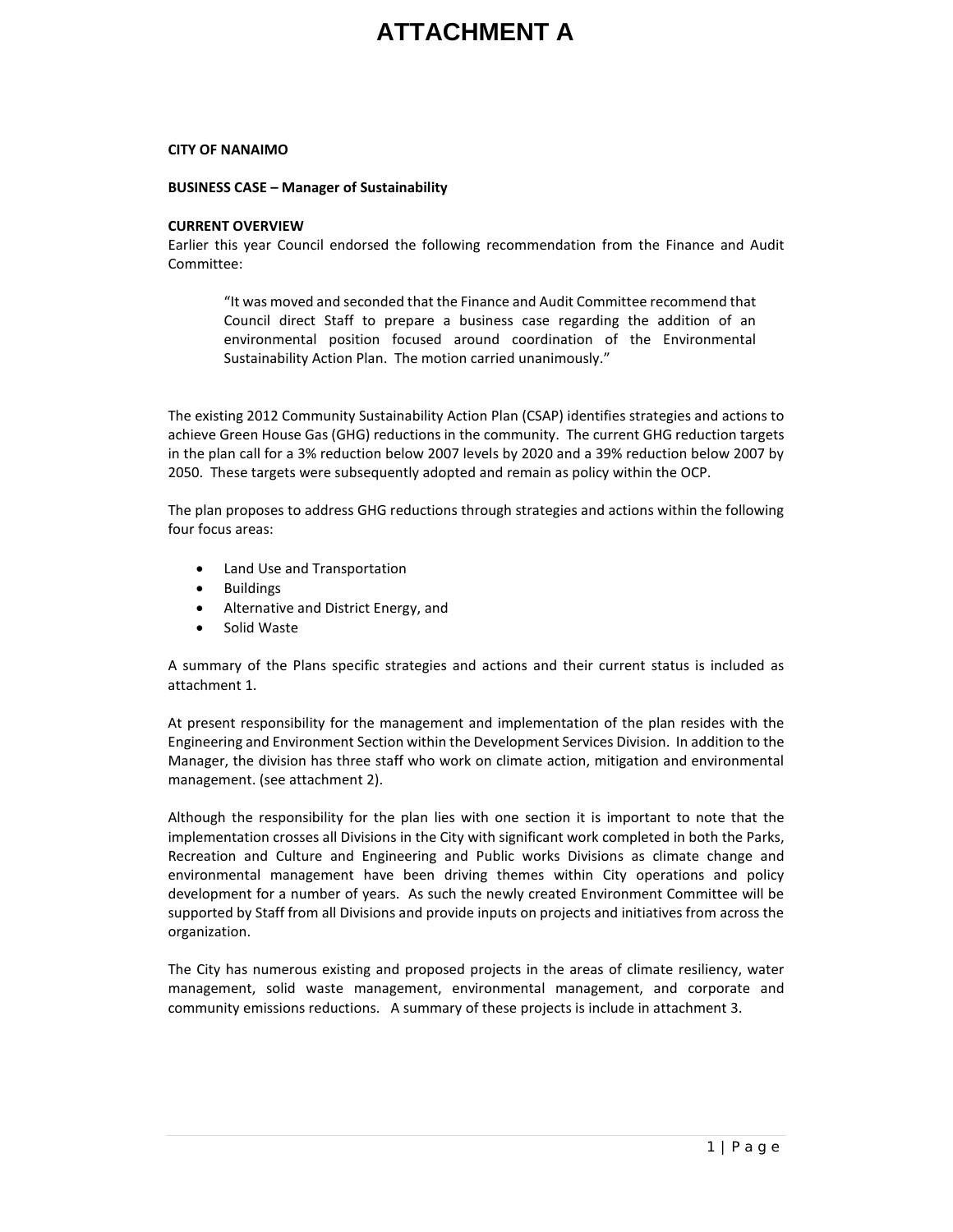### **BUSINESS ISSUE**

The suggestion for additional staffing in this area is the result of the above mentioned Council motion. The need for the additional position was not identified by Staff through the course of the 2020 budget planning nor the recently completed organizational review.

In April of 2019 Council declared a Climate emergency "for the purposes of identifying and deepening our commitment to protecting our economy, our ecosystems and our community from global warming." In addition to the declaration Council passed additional specific motions including the following:

- "- That all funds from the Regional Emissions Reduction Reserve be moved to a new reserve fund for the purposes of supporting projects, plans and initiatives that reduce the City of Nanaimo's community wide CO2 emissions to between 50% to 58% below 2010 levels by 2030 and between 94% and 107% below 2010 levels by 2050.
- That the framework, strategies and actions and implementation of City of Nanaimo Community Sustainability Action Plan be updated to reflect the target goal, based on the information contained in the latest Intergovernmental Panel on Climate Change report limiting global warming to 1.5C."

In response to this direction Staff have included in the draft 2020 budget funds to complete the review and update to the Community Sustainability Action Plan. The budget, if approved, will provide \$75,000 towards this review with the intent being to hire a consultant to assist with this work with oversight by the existing Environmental Planner within the Engineering and Environment Section. This project is intended to be completed in conjunction with coordinated strategic policy work (OCP, PRC Plan, and Active Transportation Plan) scheduled for 2020.

It is important to note that the GHG reduction targets endorsed by Council as part of the climate emergency declaration are significantly more aggressive than the targets in the existing CSAP/OCP. As such it is anticipated that an updated CSAP based on these revised targets will require additional or expanded strategies and actions.

### **EXPECTED OUTCOME**

If Council were to add this position Staff would propose to create a separate Sustainability Section within the Development Approvals Department. The subject position would oversee the Division as Manager of Sustainability.

The Manager would be responsible for overseeing the City's current climate action, mitigation and environmental protection initiatives including the update and implementation of the Community Sustainability Action Plan.

### **OPTIONS**

Option #1 – Defer consideration of position until completion of updates Community Sustainability Action Plan.

Funding for an updated Community Sustainability Action Plan is included in the draft 2020 budget. It is anticipated that an updated plan will identify the strategies and actions required to meet the revised community GHG reduction targets as recently amended by Council. Staff are of the opinion that there are sufficient resources to oversee the consultant team that will be engaged to complete this work.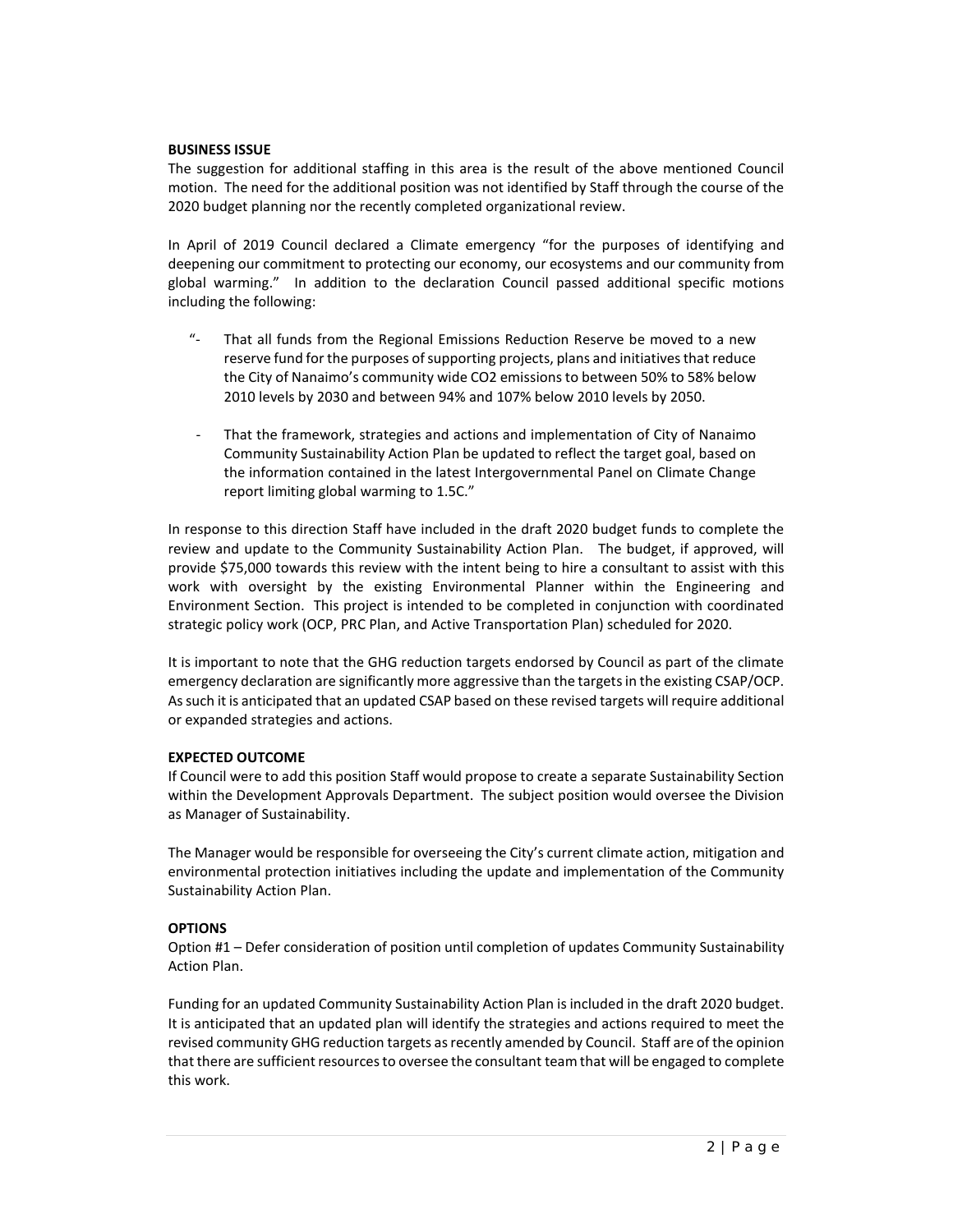Once the revised plan is completed Staff will better be able to determine the resources necessary to implement the updated plan. As such Option #1 would be to defer the consideration of this position until the 2021-2025 Financial Plan.

Option #2 – Manager of Sustainability

Under this option the new position of Manager of Sustainability would be added to the 2020 budget and eligible to be filled upon budget approval. Under this option the Manager would be responsible for overseeing the City's current climate action, mitigation and environmental protection initiatives including the update and implementation of the Community Sustainability Action Plan.

Financial Analysis:

- The position would be a level 7 management position, with an annual salary of \$125,920 plus benefits for an estimated total of \$155,008.
- Additional annual costs are anticipated at \$14,450 for membership, professional development, travel, smart phone and computer charges.

### **RECOMMENDATION**

Option #1 is recommended.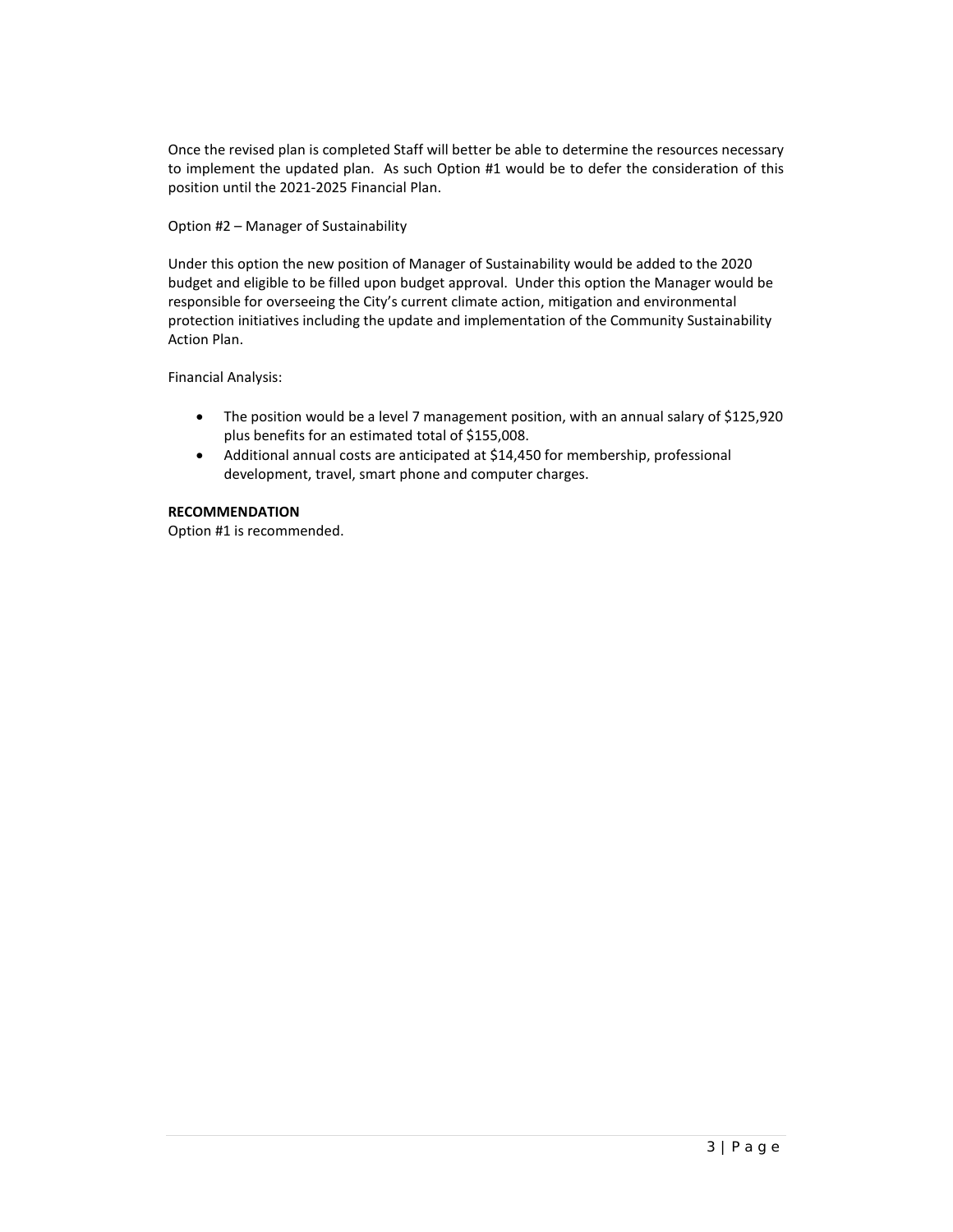### **ATTACHMENT 1**

| Five Year Work Plan - Community Sustainability Action Plan (2013-2017) |                                                                                                |                          |          |                                              |                          |                                                               |                |                                                                                                                                                                                                                                                                       |  |
|------------------------------------------------------------------------|------------------------------------------------------------------------------------------------|--------------------------|----------|----------------------------------------------|--------------------------|---------------------------------------------------------------|----------------|-----------------------------------------------------------------------------------------------------------------------------------------------------------------------------------------------------------------------------------------------------------------------|--|
|                                                                        |                                                                                                |                          |          |                                              |                          | <b>Estimated Costs</b>                                        |                | Current Status (Sept 2019)                                                                                                                                                                                                                                            |  |
| #                                                                      | <b>Tasks</b>                                                                                   | Type/Nature of<br>Action | Lead     | Partners                                     | Capital<br>(one-time \$) | Operating<br>(annual \$)                                      | Start (Yr.)    |                                                                                                                                                                                                                                                                       |  |
|                                                                        | PLAN IMPLEMENTATION                                                                            |                          |          |                                              |                          |                                                               |                |                                                                                                                                                                                                                                                                       |  |
| $\mathbf{1}$                                                           | Establish community coordinating team and<br>commence education / social marketing<br>campaign | Outreach                 | CoN      | VIHA, VIU, Chamber<br>of Commerce,<br>SD 68  |                          |                                                               | 1              | Ongoing coordination team not established.<br>However staff have met with Island Health, VIU<br>and SD 68 on project specific matters (Hospital<br>Area Plan, Energy Step Code Training, etc.)<br>Energy efficiency and alternative transportation<br>issued covered. |  |
| $\overline{2}$                                                         | <b>Create Community Energy Manager</b><br><b>Contract Position</b>                             |                          | CoN      | VIHA, VIU, Chamber<br>of Commerce,<br>others |                          | \$80,000 for 5 years with<br>BC Hydro offering 50%<br>funding | $\overline{4}$ | BC Hydro Corporate Energy Manager Position<br>was created. Creating a Community Energy<br>Manager position was considered but not<br>followed up at the time. The BC Hydro program<br>is still running.                                                               |  |
| 3                                                                      | Conduct five year review of action plan                                                        | Outreach /<br>review     | CoN      | VIHA, VIU, Chamber<br>of Commerce,<br>others |                          | $\overline{\phantom{a}}$                                      | 5              | Five-year review scheduled for 2020.                                                                                                                                                                                                                                  |  |
|                                                                        | LAND USE AND TRANSPORTATION - Compact, Complete Community Strategy                             |                          |          |                                              |                          |                                                               |                |                                                                                                                                                                                                                                                                       |  |
| $\overline{a}$                                                         | Offer 'Energy Efficient Development<br>Practices' Workshops                                    | Outreach                 | RDN, CoN | Development<br>Community                     |                          | \$10,000 for 2 workshops                                      | $\overline{2}$ | Currently underway since 2017. Follow-up on<br>BC Energy Step Code Implementation Strategy<br>working with Canadian Homebuilders<br>Association and RDN                                                                                                               |  |
| -5                                                                     | Review Development Cost Charge (DCC)<br>structure and consider reductions                      | Incentive (Bylaw)        | CoN      | Development<br>Community                     |                          | unknown<br>(incentives)                                       | 1              | DCC Review completed. Rate reduction formula<br>for meeting sustainability checklist goals was<br>considered but not included in last round.                                                                                                                          |  |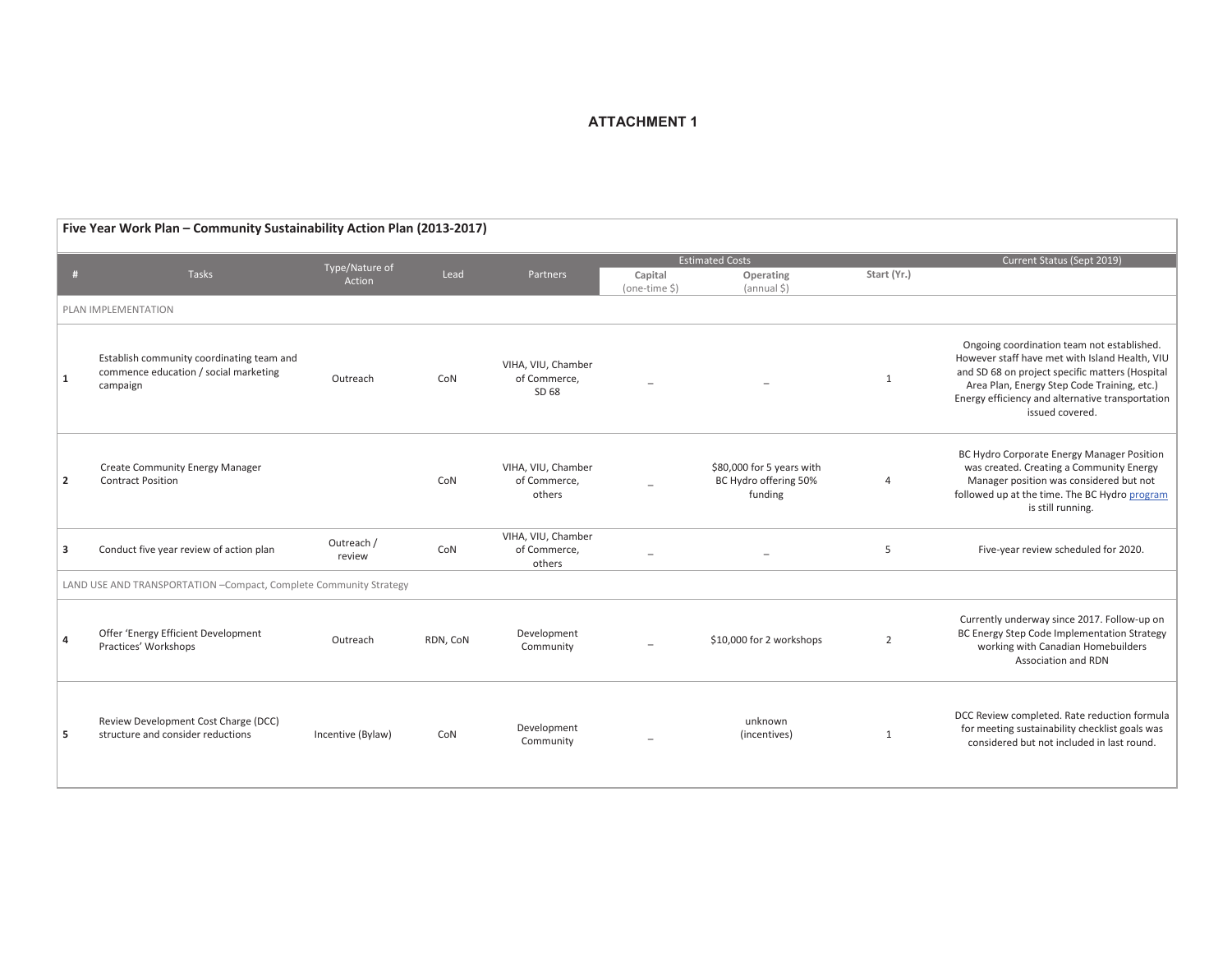| LAND USE AND TRANSPORTATION - Alternative and Active Transportation Strategy |                                                                                                               |                              |                                                            |                                                                                        |                                                                             |                                                      |                               |                                                                                                                                                                                                                                                                                              |  |
|------------------------------------------------------------------------------|---------------------------------------------------------------------------------------------------------------|------------------------------|------------------------------------------------------------|----------------------------------------------------------------------------------------|-----------------------------------------------------------------------------|------------------------------------------------------|-------------------------------|----------------------------------------------------------------------------------------------------------------------------------------------------------------------------------------------------------------------------------------------------------------------------------------------|--|
| 6                                                                            | Complete the<br><b>Transportation Master Plan</b>                                                             | Planning                     | CoN                                                        | RDN, MoT                                                                               | \$150,000                                                                   |                                                      | $1 - 2$                       | Completed. Implementation ongoing. Key<br>components currently being developed<br>include the Mobility Hub Plan (ongoing)<br>and an update of the Pedestrian<br>Improvement Priorities in the TMP.                                                                                           |  |
| $\overline{7}$                                                               | Provide bicycle awareness<br>and safety education (Bike<br>to Work Week)                                      | Outreach                     | CoN                                                        | Greater<br>Nanaimo<br>Cycling<br>Coalition,<br>large<br>Employers,<br>Cycling<br>shops |                                                                             | \$5,000 for<br>materials +<br>existing staff<br>time | $1 - 5$<br>Currently underway | Bike to Work and Bike to School ongoing<br>programs. Safer School Travel Program<br>completed with 4 schools in 2018.<br>Engineering waiting for new coordinator to<br>continue with implementation.                                                                                         |  |
| 8                                                                            | Promote walking and<br>cycling to students                                                                    | Outreach                     | CoN                                                        | School<br>District; VIU                                                                |                                                                             | <b>Existing staff</b><br>time<br>+ partners time     | $1 - 5$                       | Within the TMP, Central Nanaimo Cycling<br>Network Upgrades currently being<br>implemented:<br><b>Boundary Road (Completed)</b><br>• Bowen Road (Completed)<br>• Estevan (Complete)<br>• Harewood (80% Complete)<br><b>E&amp;N Trail (Design and Costing Study</b><br>$\bullet$<br>Complete) |  |
| 9                                                                            | Encourage new<br>developments to offer<br>alternative transportation<br>options                               | Outreach<br>and<br>incentive | CoN                                                        | Local<br>developers<br>and builders                                                    |                                                                             | <b>Existing staff</b><br>time                        | $\overline{2}$                | Sustainability Incentive at rezoning:<br>• Density bonusing offered if enough<br>points reached for a range of onsite<br>alternative transportation options (i.e.<br>adjacent to bus stop, bike facilities<br>available, EV charging in parking lot,<br>etc.)                                |  |
| 10                                                                           | Identify innovative funding<br>opportunities to support<br>alternative mode<br>infrastructure and<br>programs | Policy                       | CoN                                                        |                                                                                        | Community<br>Stakeholder<br>$\mathsf s$                                     | <b>Existing staff</b><br>time                        | 3                             | External funding applied for and received<br>for EV charging stations.                                                                                                                                                                                                                       |  |
| LAND USE AND TRANSPORTATION -Low Carbon Mobility Strategy                    |                                                                                                               |                              |                                                            |                                                                                        |                                                                             |                                                      |                               |                                                                                                                                                                                                                                                                                              |  |
| 11                                                                           | Provide plug-ins for electric<br>vehicles (Planning currently<br>underway)                                    | Infrastruct<br>ure           | CoN, Fraser<br>Basin<br>Council,<br>Province<br><b>RDN</b> | Local<br>Commercial<br>property<br>owners                                              | Funding<br>available for<br>3⁄4 of cost<br>(up to<br>\$4000 per<br>plug-in) | <b>Existing staff</b><br>time                        | $1 - 2$<br>Underway           | In 2012, received Provincial funding under<br>the Community Charging Infrastructure<br>Program to install 12 Level 2 charge<br>stations on City and private commercial<br>properties around the City.                                                                                        |  |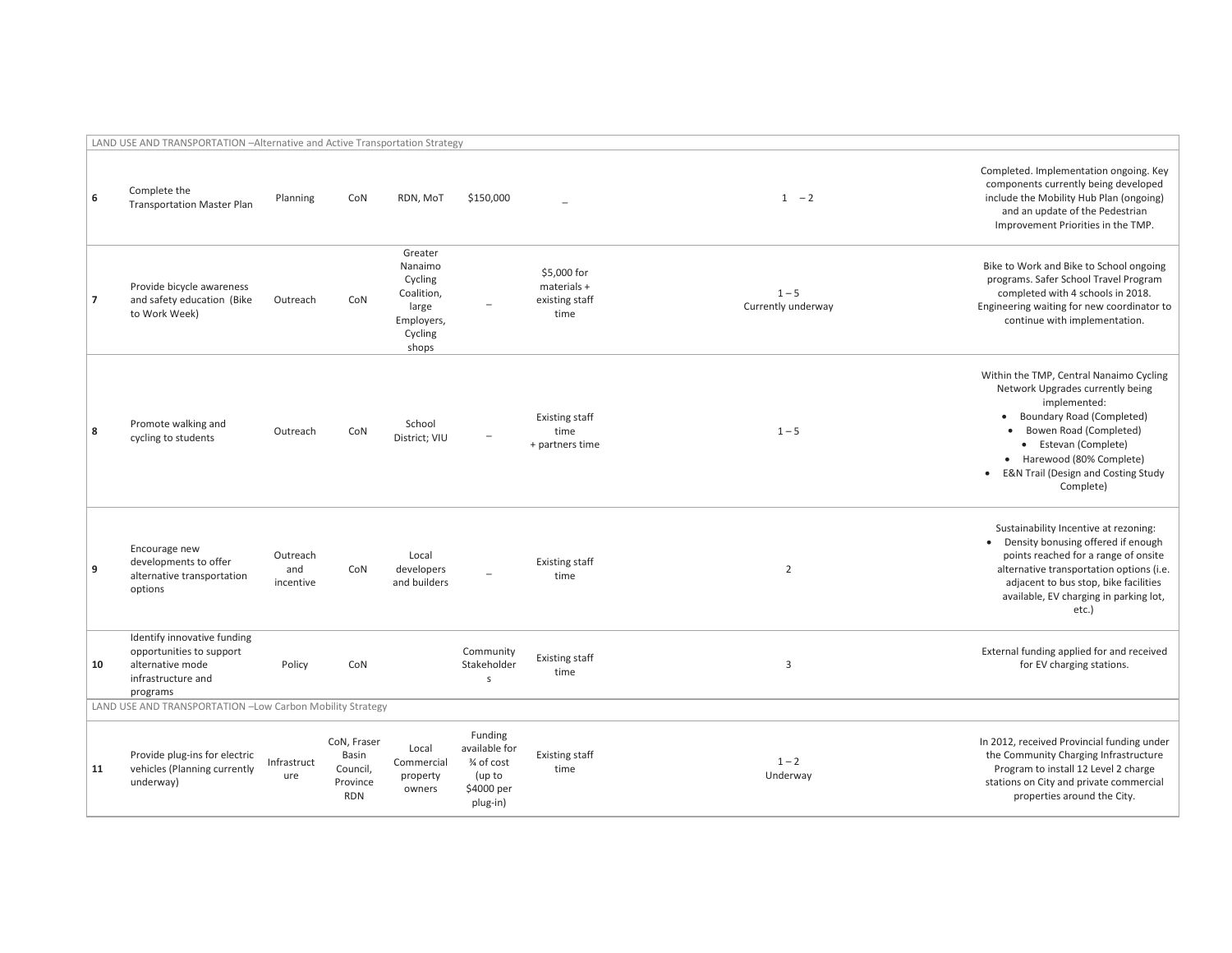|    |                                                                                                                                                            |           |                                                                          |                                                |                                                              |                | In 2019, the City participated with the RDN<br>in applying for funding from the provincial<br>Clean BC Grant for an addition 4 level-2<br>charge stations to be setup on City<br>property.                                                                                                   |
|----|------------------------------------------------------------------------------------------------------------------------------------------------------------|-----------|--------------------------------------------------------------------------|------------------------------------------------|--------------------------------------------------------------|----------------|----------------------------------------------------------------------------------------------------------------------------------------------------------------------------------------------------------------------------------------------------------------------------------------------|
| 12 | Provide priority parking<br>and/or parking fee<br>reductions for low emission<br>vehicles                                                                  | Incentive | CoN                                                                      | Engineering;<br>BIAs;<br>Retailers             | \$5,000 for<br>outreach +<br>existing staff<br>time          | $\overline{2}$ | Priority EV parking lots setup in conference<br>centre and other City facilities, downtown<br>bike racks placed in high profile locations.                                                                                                                                                   |
| 13 | Develop a Nanaimo Green<br><b>Fleet Challenge</b>                                                                                                          | Outreach  | CoN, RDN                                                                 | Fraser Basin<br>Council;<br>Large<br>employers | \$5,000 for<br>materials/event<br>s + existing staff<br>time | $\overline{4}$ | City in process of joining the E3 fleet<br>challenge (2019)                                                                                                                                                                                                                                  |
|    | <b>BUILDINGS - Energy Efficient Existing Building Strategy</b>                                                                                             |           |                                                                          |                                                |                                                              |                |                                                                                                                                                                                                                                                                                              |
| 14 | Package and promote<br>information on existing<br>programs that support<br>energy efficiency<br>improvements in<br>residential and commercial<br>buildings | Outreach  | CoN, RDN                                                                 | Local<br>Developers,<br>Real Estate<br>Agents  | \$5,000 for<br>materials +<br>existing staff<br>time         | $1 - 2$        | Realtor Energy Efficiency Program (REEP)<br>Program ran from 2014 to 2017. REEP<br>training manual and webpage currently on<br>VIREB website.                                                                                                                                                |
| 15 | Provide training for<br><b>Building Inspections staff</b>                                                                                                  | Outreach  | CoN                                                                      | City Green<br>Solutions                        | \$7,500 for<br>training                                      | $\overline{4}$ | Training provided to Building Inspections<br>staff as part of BC Building Code updates.                                                                                                                                                                                                      |
| 16 | Provide rebates for home<br>energy audits and retrofits                                                                                                    | Incentive | BC Hydro,<br>Fortis BC                                                   | CoN                                            | Funding for<br>audits provided<br>by BC Hydro,<br>Fortis BC  | $\overline{3}$ | BC Hydro and Fortis energy efficiency<br>rebate programs promoted on City website.<br>In 2018, City setup and home energy<br>assessment rebate program, as part of its<br>BC Energy Step Code Implementation<br>Strategy. Currently all rebates available on<br><b>BetterhomesBC</b> website |
|    | <b>BUILDINGS-Energy Efficient New Building Strategy</b>                                                                                                    |           |                                                                          |                                                |                                                              |                |                                                                                                                                                                                                                                                                                              |
| 17 | Work with community and<br>regional partners to<br>promote energy efficient<br>new development                                                             | Outreach  | $CoN$ ,<br>Canadian<br>Homebuild<br>ers<br>Association<br>$\overline{ }$ | RDN, ; Local<br>developers                     | \$10,000 for<br>outreach +<br>existing staff<br>time         | $4 - 5$        | Currently underway since 2017. Follow-up<br>on BC Energy Step Code Implementation<br>Strategy working with Canadian<br>Homebuilders Association and RDN                                                                                                                                      |
|    | <b>BUILDINGS-Solid Waste Strategy</b>                                                                                                                      |           |                                                                          |                                                |                                                              |                |                                                                                                                                                                                                                                                                                              |
| 18 | Continue to conduct<br>outreach on Zero Waste                                                                                                              | Outreach  | <b>RDN</b>                                                               | CoN,<br>Community<br>Partners                  | \$15,000 for<br>outreach<br>materials                        | $1 - 5$        | Ongoing. Coordinated between the RDN<br>and Public Works.                                                                                                                                                                                                                                    |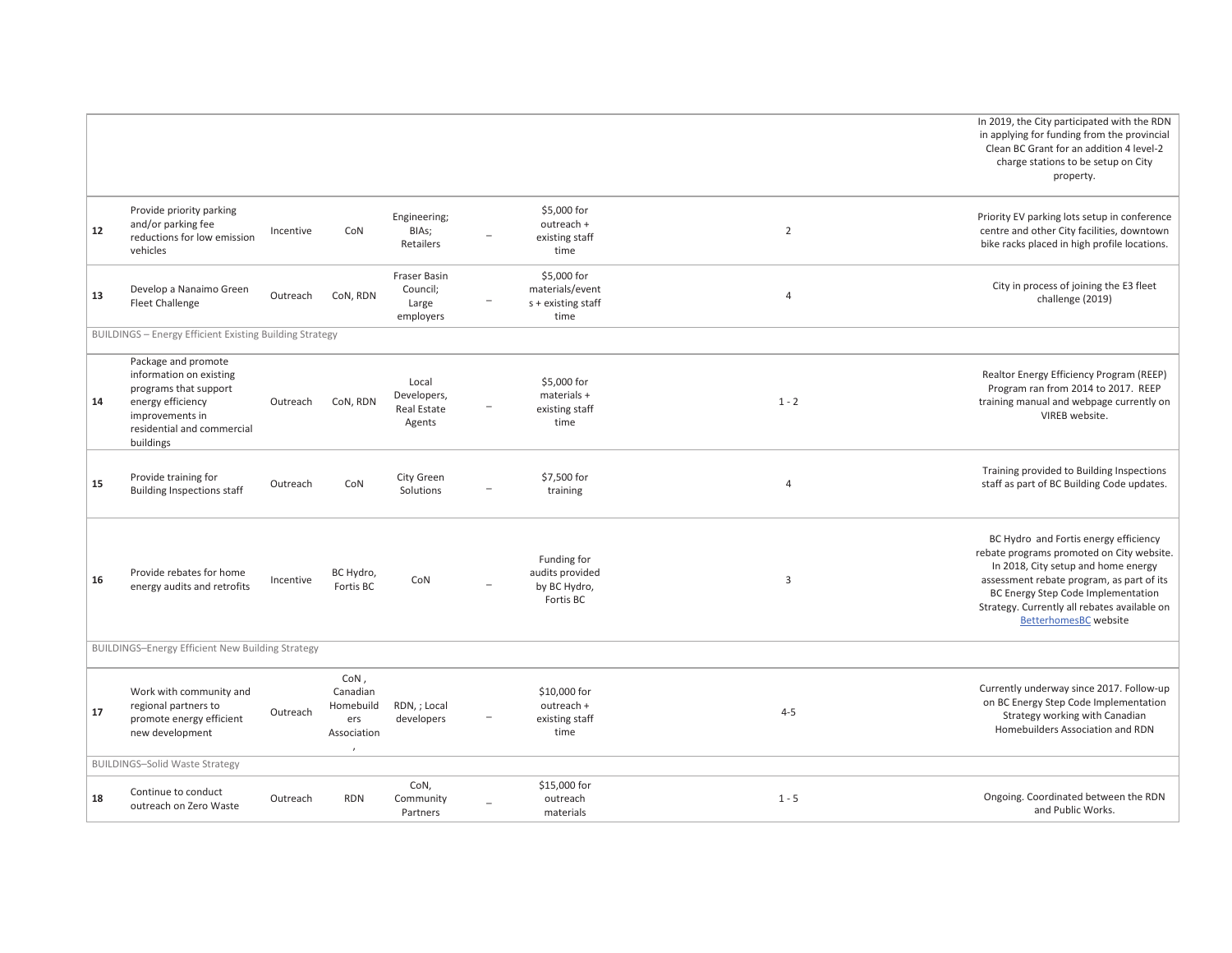## **ATTACHMENT 2**

## **ENGINEERING & ENVIRONMENT Environment Section Org Chart**

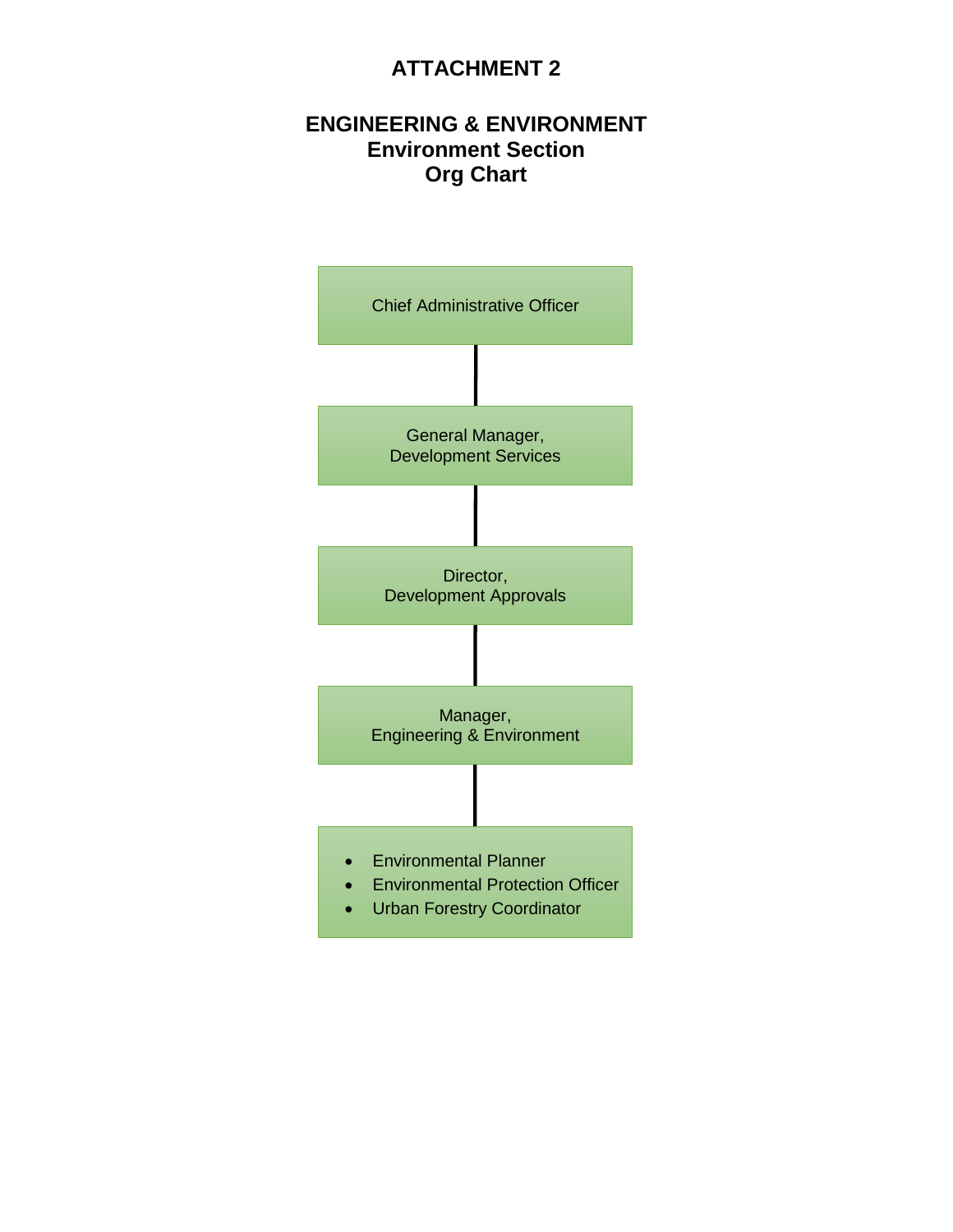## **ATTACHMENT 3**

### **Climate Action Initiatives**

## **Resiliency**

- o Climate Resiliency Strategy (2019/2020)
- o Corporate Climate Change Plan
- o Update Community Sustainability Action Plan (2020)
- o Community Wildfire Protection Plan
- o Emergency Response and Recovery Plan
- o Hazard, Risk, and Vulnerability Analysis
- o Plan Nanaimo Sea Level Rise Study
- o Manual of Engineering Standards & Specifications
- o Development Permit Areas (DPAs) for natural hazards, erosion control measures
- o Asset Management Plan
- o Complete Street Design Guidelines
- o Affordable Housing Strategy & Age-Friendly City Plan (promote community resilience by supporting vulnerable populations)

## **Water Management**

- o Natural Asset Inventory/Strategy (2019 Buttertubs marsh pilot)
- o Water Supply Strategic Plan
- o Water Conservation Strategy
- o Comprehensive Soils Bylaw (2020)

## **Solid Waste Management**

o Waste Composition Study

## **Environmental Management**

- o Urban Forest Management Strategy (2020 update business case)
- o Tree Management & Protection Bylaw (2020 update)
- o Draft Stand Management Plan Beban Park
- o Jingle Pot Marsh restoration to reintroduce the endangered Vancouver Island beggartick species (2018)
- o Watercourse Restoration and Enhancement Program (2020 business case – Millstone Estuary, East Wellington Park, integrated stormwater detention feasibility study)
- o Watercourse Restoration Departure Creek to enhance salmon habitat and the riparian area along the Chase River near Harewood Centennial Park (2018)
- o Partners in Parks: Environmental Stewardship Program
- o Buttertubs Marsh Conservation Area (partnership)
- o Nanaimo Estuary Management Committee (partnership)
- o Nanaimo River Watershed Roundtable (partnership)